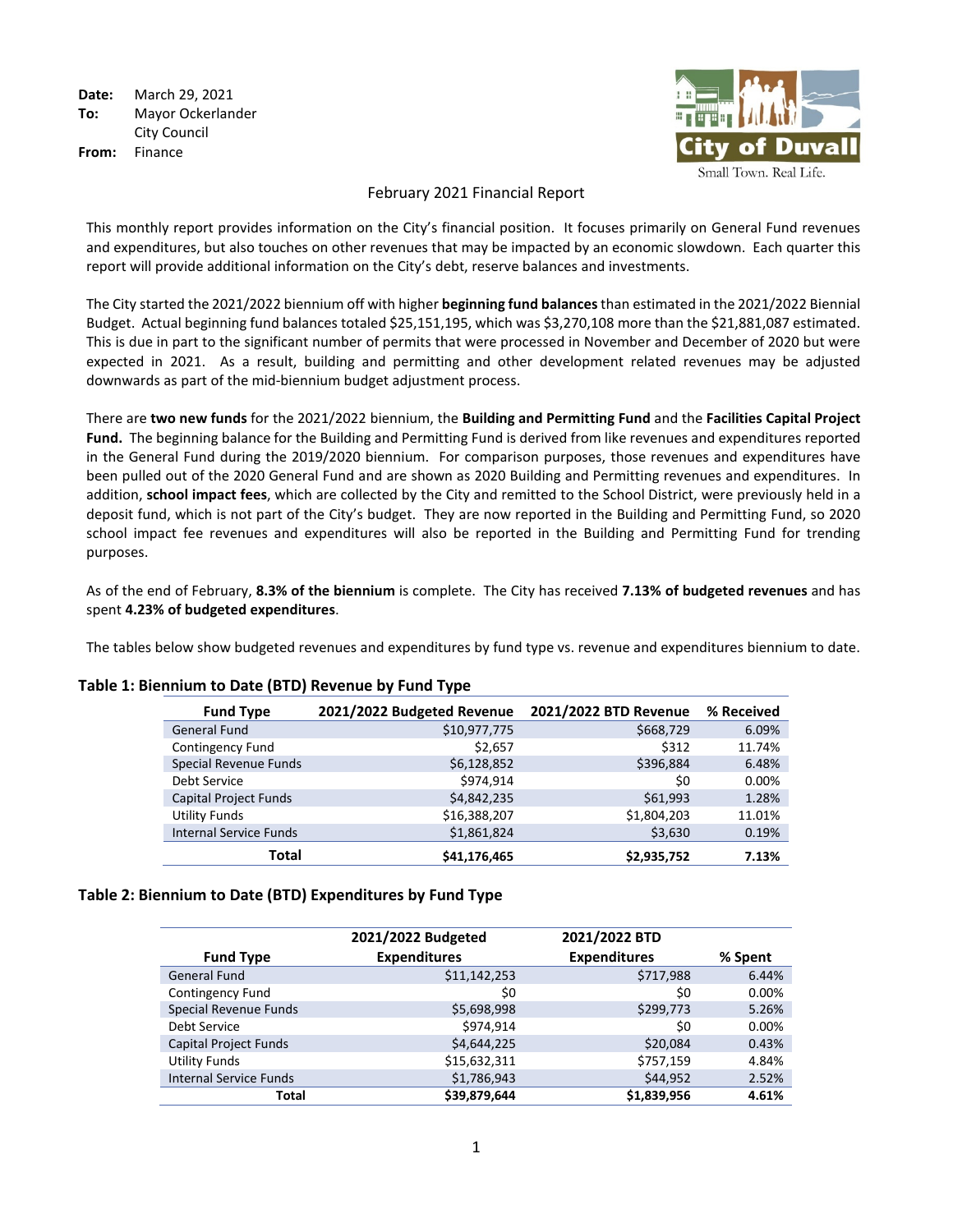## **General Fund Revenues**

The City receives 82% of its General Fund revenues from **taxes**. As of the end of February 2021, 5.9% of tax revenue budgeted in the General Fund had been received.

| <b>General Fund Tax Revenue</b>   |               |           |             |           |           |           |            |
|-----------------------------------|---------------|-----------|-------------|-----------|-----------|-----------|------------|
|                                   | 2021/2022     |           |             | %         | Thru Feb. | Thru Feb. |            |
|                                   | <b>Budget</b> | Actual    | Remaining   | Collected | 2020      | 2021      | % $\Delta$ |
| Real & Personal Property Taxes    | \$2,670,068   | \$14,430  | \$2,655,639 | 0.5%      | \$16,636  | \$14,430  | $-13%$     |
| Property Taxes - Levy Lid Lift    | \$810,435     | \$0       | \$810,435   | 0.0%      | \$0       | \$0       |            |
| <b>Total GF Property Tax</b>      | \$3,480,503   | \$14,430  | \$3,466,074 | 0.4%      | \$16,636  | \$14,430  | $-13%$     |
|                                   |               |           |             |           |           |           |            |
| Local Retail Sales & Use Taxes    | \$1,859,184   | \$202,709 | \$1,656,475 | 10.9%     | \$152,612 | \$202,709 | 33%        |
| Sales Tax from Construction       | \$644,254     | \$54,089  | \$590,165   | 8.4%      | \$52,549  | \$54,089  | 3%         |
| Affordable Housing Sales Tax      | \$18,000      | \$2,200   | \$15,800    | 12.2%     | \$0       | \$2,200   |            |
| Sales Tax-Crim Justice-LOCAL      | \$494,983     | \$42,032  | \$452,951   | 8.5%      | \$43,186  | \$42,032  | $-3%$      |
| <b>Business Tax - Electricity</b> | \$540,000     | \$58,745  | \$481,255   | 10.9%     | \$53,840  | \$58,745  | 9%         |
| Interfund Utility Tax - Water     | \$446,376     | \$29,864  | \$416,512   | 6.7%      | \$28,500  | \$29,864  | 5%         |
| <b>Business Tax - Natural Gas</b> | \$232,162     | \$33,468  | \$198,694   | 14.4%     | \$32,885  | \$33,468  | 2%         |
| Interfund Utility Tax - Sewer     | \$553,298     | \$44,547  | \$508,751   | 8.1%      | \$42,763  | \$44,547  | 4%         |
| <b>Business Tax - Garbage</b>     | \$239,366     | \$19,910  | \$219,457   | 8.3%      | \$19,177  | \$19,910  | 4%         |
| <b>Business Tax - TV Cable</b>    | \$102,754     | \$4,787   | \$97,966    | 4.7%      | \$4,886   | \$4,787   | $-2%$      |
| <b>Business Tax - Telephone</b>   | \$210,866     | \$10,740  | \$200,126   | 5.1%      | \$18,668  | \$10,740  | $-42%$     |
| Interfund Utility Tax - Storm     | \$172,118     | \$14,061  | \$158,058   | 8.2%      | \$13,237  | \$14,061  | 6%         |
| <b>Gambling Tax</b>               | \$33,500      | \$0       | \$33,500    | 0.0%      | \$6,081   | \$0       | #####      |
| Leasehold Excise Tax              | \$4,337       | \$583     | \$3,754     | 13.4%     | \$140     | \$583     | 316%       |
| Total GF Tax w/o Property Tax     | \$5,551,200   | \$517,735 | \$5,033,465 | 9.3%      | \$468,525 | \$517,735 | 11%        |
|                                   |               |           |             |           |           |           |            |
| <b>Total GF Tax Revenue</b>       | \$9,031,703   | \$532,165 | \$8,499,538 | 5.9%      | \$485,160 | \$532,165 | 10%        |

**Property tax** is the General Fund's largest and most reliable source of revenue. Property taxes are due in two payments with April 30<sup>th</sup> and November 2<sup>nd</sup> deadlines, so payments received the first few months of the year are typically low.

The General Fund's second largest source of revenue is **utility tax.** Revenue from utility tax is generally stable, but taxes on natural gas, electricity and water are affected by weather and fluctuate from year to year. Biennium to date, the City has collected 8.66%, or \$216,122 of budgeted utility tax**.** 

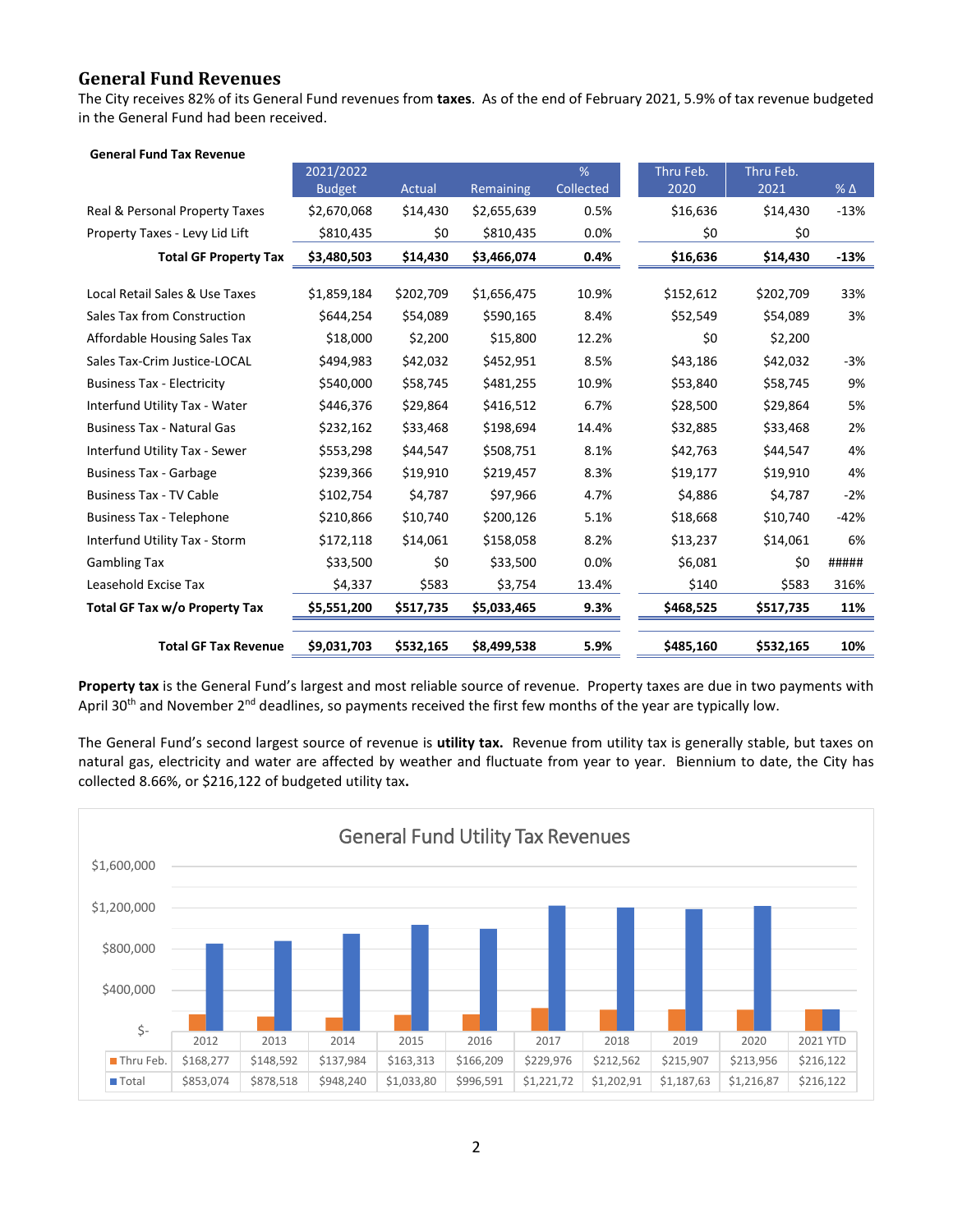**Sales tax** is the General Fund's third largest source of revenue. The City receives sales tax revenue two months after it is collected by businesses, so February's receipts were from sales incurred in December. Sales tax received in February 2021 was almost **22%, or \$26,058, higher** than same month in 2020.



The City's largest source of sales tax revenue comes from **retail trade,** which increased by 31.8%, or \$14,026, in February compared to the same month in 2020. In February of 2020 **construction**, the City's second largest source of sales tax, was less than a percent more than February of 2020. **Admin & Support of Waste Management & Remedial Services**, which includes cloud-based administrative services, increased by 34.7%, or \$3,427, over February of 2020. **Accommodation and food services**, which includes restaurants and bars, increased by 1.5%, or \$151.

The amounts in the table below show year to date sales tax revenue and do not have the administrative fee charged by the Department of Revenue removed, whereas the amounts in the chart above are net of the fee.

|                                               | Thru Feb. |         | Thru Feb. |         |         |            |          |
|-----------------------------------------------|-----------|---------|-----------|---------|---------|------------|----------|
| <b>NAICS Category</b>                         |           | 2020    |           | 2021    |         | Δ          | Δ%       |
| <b>Retail Trade</b>                           | \$        | 78,977  | \$        | 108,794 |         | \$29,817   | 37.8%    |
| Construction                                  | \$        | 53,080  | \$        | 54,635  | \$.     | 1,556      | 2.9%     |
| Admin & Support of Waste Mgmt & Remedial Svcs | \$        | 17,053  | \$        | 24,710  |         | \$7,658    | 44.9%    |
| Accommodation & Food Services                 | \$        | 19,660  | \$        | 18,148  |         | \$ (1,512) | $-7.7%$  |
| Wholesale Trade                               | \$        | 7,721   | \$        | 14,748  | Ś.      | 7,027      | 91.0%    |
| Information/Communication                     | \$        | 8,169   | \$        | 10,745  | \$      | 2,576      | 31.5%    |
| Professional, Scientific, & Technical Svcs    | \$        | 5,559   | \$        | 6,538   | \$      | 979        | 17.6%    |
| Manufacturing                                 | \$        | 3,147   | \$        | 5,891   | \$      | 2,744      | 87.2%    |
| Other Services (except Public Administration) | \$        | 5,575   | \$        | 4,310   |         | \$ (1,265) | $-22.7%$ |
| Miscellaneous                                 | \$        | 1,293   | $\zeta$   | 3,790   | Ś       | 2,497      | 193.2%   |
| Real Estate & Rental & Leasing                | \$        | 2,744   | \$        | 2,809   | $\zeta$ | 65         | 2.4%     |
| Finance                                       | \$        | 2,036   | $\zeta$   | 2,285   | \$      | 248        | 12.2%    |
| Arts, Entertainment, & Recreation             | \$        | 268     | \$        | 417     | \$      | 149        | 55.6%    |
| Utilities                                     | \$        | 1,007   | \$        | 412     | \$      | (595)      | $-59.1%$ |
| <b>Educational Services</b>                   | \$        | 465     | \$        | 305     | \$      | (159)      | $-34.3%$ |
| Health Care & Social Assistance               | \$        | 93      | \$        | 219     | $\zeta$ | 125        | 134.0%   |
| Transportation & Warehousing                  | \$        | 85      | \$        | 170     | \$      | 84         | 98.9%    |
| Agriculture, Forestry, Fishing & Hunting      | \$        | 167     | \$        | 148     | \$      | (19)       | $-11.5%$ |
| Management of Companies & Enterprises         | \$        | 21      | \$        | 9       | \$      | (12)       | $-57.8%$ |
| Mining                                        |           |         | \$        | 5       | \$      | 5          |          |
| Public Administration                         | \$        | 5       | \$        | 3       | \$      | (2)        | $-44.1%$ |
| <b>Total</b>                                  | \$        | 207,124 | \$        | 259,090 |         | \$51,966   | 25.1%    |

Jan - Feb 2020 vs. Jan - Feb 2021 Sales Tax by NAICS Category

Total without Construction \$ 39,221 \$ 204,454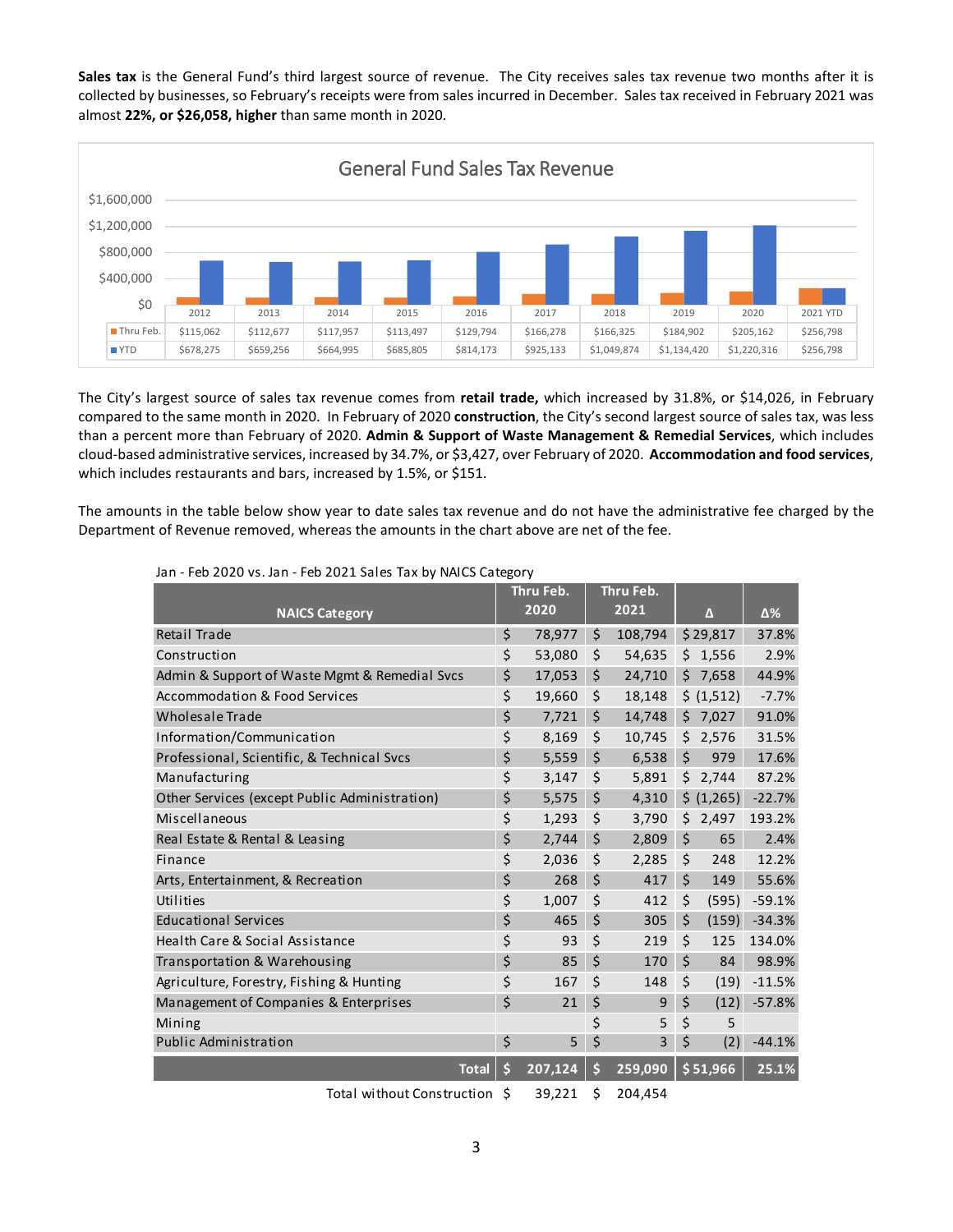5% of budgeted General Fund revenue comes from **licenses and permits**. As noted in the beginning of this report, building and permitting revenues have been moved to the new Building and Permitting Fund for the 2021/2022 biennium. To date, the City has received 9.1% of it's budgeted General Fund license and permit revenue.

#### **General Fund Licensing and Permit Revenue**

|                                        | 2021/2022<br><b>Budget</b> | Actual   | Remaining | %<br>Collected | Thru Feb.<br>2020* | Thru Feb.<br>2021 | $%$ $\Delta$ |
|----------------------------------------|----------------------------|----------|-----------|----------------|--------------------|-------------------|--------------|
| <b>Fireworks Permits</b>               | \$400                      | \$0      | \$400     | $0.0\%$        | \$0                | \$0               |              |
| Fire Permits-Operational/Other         | \$0                        | \$0      | \$0       |                | \$0                | \$0               |              |
| <b>Special Events Permits</b>          | \$1,500                    | \$160    | \$1,340   | 10.7%          | \$75               | \$160             | 113%         |
| Franchise Fees - Garbage               | \$280,000                  | \$23,878 | \$256,122 | 8.5%           | \$23,156           | \$23,878          | 3%           |
| Franchise Fees - Cable TV              | \$86,000                   | \$9,191  | \$76,809  | 10.7%          | \$9,475            | \$9,191           | $-3%$        |
| <b>Business Licenses &amp; Permits</b> | \$85,000                   | \$7,705  | \$77,295  | 9.1%           | \$7,228            | \$7,705           | 7%           |
| Permit Fee IT Surcharge                | \$84,160                   | \$8,038  | \$76,122  | 9.6%           | \$6,821            | \$8,038           | 18%          |
| <b>Concealed Weapons Permits</b>       | \$3,540                    | \$294    | \$3,246   | 8.3%           | \$261              | \$294             | 13%          |
| <b>Total GF Licenses &amp; Permits</b> | \$540,600                  | \$49,265 | \$491.335 | 9.1%           | \$47,016           | \$49,265          | 5%           |

*\*Building and permitting revenues are no longer reported in the General Fund and have been pulled out for trending purposes*

Revenue from **charges for services** also accounts for 5% of the General Fund budget. As part of its new contract with the City's waste management provider, the City received \$28,000 in January 2021 for **purchased services** that had not been budgeted. A corresponding expenditure for the consulting services related to the waste management request for proposal and contract was paid in February. As of the end of February, the City received 10.6% of its budgeted charges for services revenue.

| <b>General Fund Charges for Services Revenue</b> |  |
|--------------------------------------------------|--|
|--------------------------------------------------|--|

|                                      | 2021/2022<br><b>Budget</b> | Actual   | Remaining  | %<br>Collected | Thru Feb.<br>2020* | Thru Feb.<br>2021 | $%$ $\Delta$ |
|--------------------------------------|----------------------------|----------|------------|----------------|--------------------|-------------------|--------------|
| Admin Fee - Cell Tower Leases        | \$5,921                    | \$228    | \$5,693    | 4%             | \$371              | \$228             | $-39%$       |
| <b>Accounting Services</b>           | \$0                        | -\$45    | \$45       |                | \$0                | $-545$            |              |
| Sale of Maps & Publications          | \$200                      | \$6      | \$194      | 3%             | \$0                | \$6               |              |
| Engineering Fees & Charges           | \$180,000                  | \$5,591  | \$174,409  | 3%             | \$26,767           | \$5,591           | $-79%$       |
| Admin Fee - Alcohol Use App          | \$0                        | \$0      | \$0        |                | \$25               | \$0               | $-100%$      |
| <b>Purchasing Services</b>           | \$0                        | \$28,000 | $-528,000$ |                | \$0                | \$28,000          |              |
| <b>RSD School Officer</b>            | \$80,000                   | \$0      | \$80,000   | 0%             | \$0                | \$0               |              |
| Law Enforcement Services             | \$0                        | \$415    | $-5415$    |                | \$0                | \$415             |              |
| Animal Control & Shelter Servi       | \$52,000                   | \$0      | \$52,000   | 0%             | \$0                | \$0               |              |
| Zoning, Subdivision, Dvlp Fees       | \$90,000                   | \$20,949 | \$69,051   | 23%            | \$20,364           | \$20,949          | 3%           |
| <b>Planning Deposits</b>             | \$0                        | \$5,250  | $-55,250$  |                | $-51,823$          | \$5,250           | -388%        |
| Land Use Permitting Fees             | \$140,000                  | \$0      | \$140,000  | 0%             | \$0                | \$0               |              |
| Summerstage Sponsor Fees             | \$20,000                   | \$0      | \$20,000   | 0%             | \$0                | \$0               |              |
| <b>Stage Sponsorship Fees</b>        | \$2,500                    | \$0      | \$2,500    | 0%             | \$0                | \$0               |              |
| <b>Total GF Charges for Services</b> | \$570,621                  | \$60,393 | \$510,228  | 10.6%          | \$45,704           | \$60,393          | 32.1%        |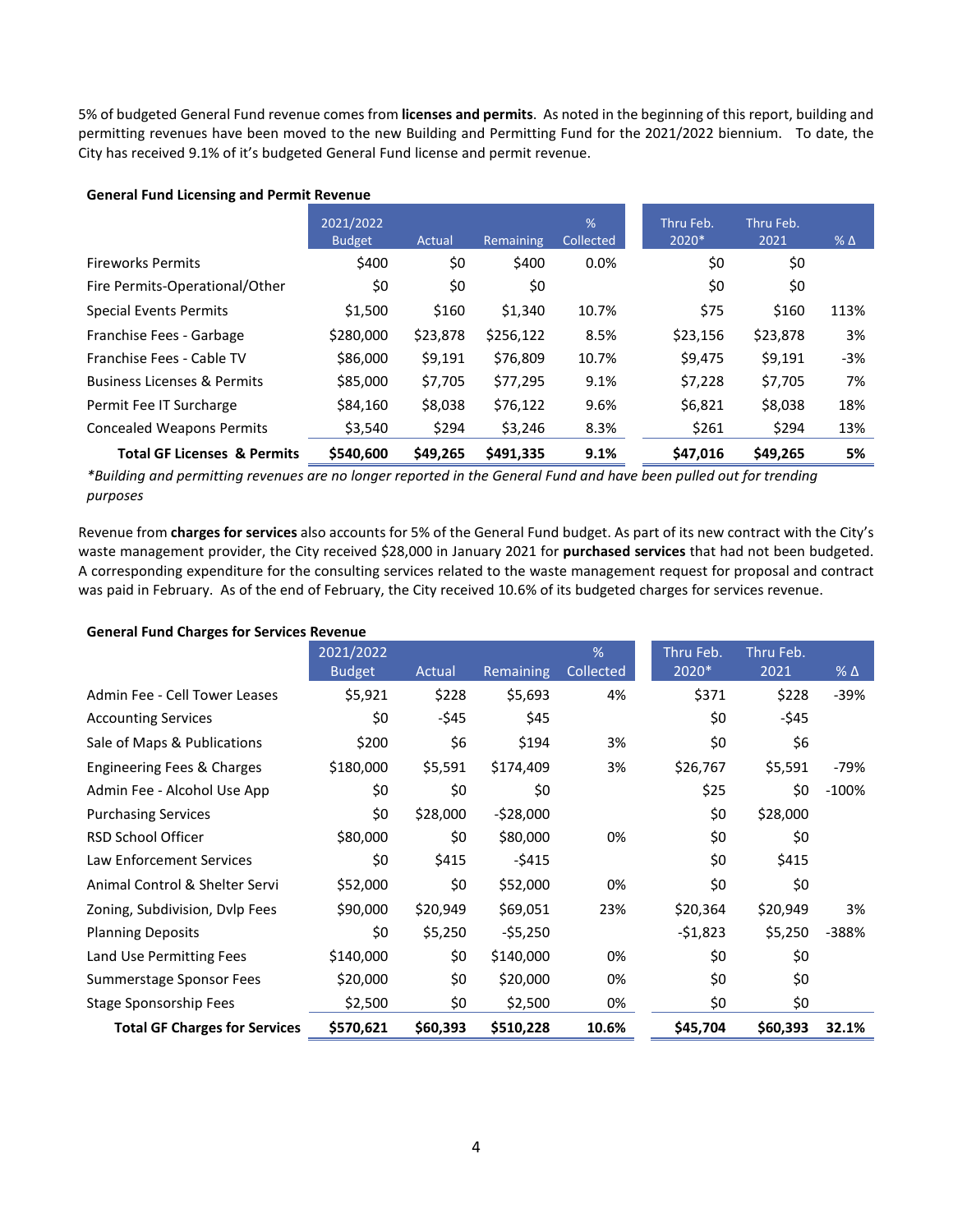## **General Fund Revenue Summary and Expenditure Overview**

As of the end of February, the City has received 6% of its budgeted General Fund **revenue. Miscellaneous revenues** are higher in 2020 compared to 2021, due to an Association of Washington Cities rebate for its Workers Comp Retro Program. Other General Fund revenues are discussed on the preceding pages.

See below for the breakout of **expenditures** by department and category. **Legislative** expenditures are higher in 2020 than in 2021 due to the payment of 2019 voter registration fees in early 2020. **Executive** expenditures are higher in 2021 from consultant waste management request for proposal and contract negotiation services.

Year to date **Personnel Benefits** are lower in 2021 than in 2020 due to several vacant police officer positions that are currently being filled by officers working overtime.

|                                   | 2021/2022        | 02/28/2021        | <b>BTD</b> | Thru Feb.       |    |                       |        |
|-----------------------------------|------------------|-------------------|------------|-----------------|----|-----------------------|--------|
| <b>Revenues</b>                   | <b>Budget</b>    | <b>BTD Actual</b> | %          | 2020*           |    | Thru Feb. 2021        | % Δ    |
| <b>Beginning Fund Balance</b>     | \$<br>2,180,537  | \$<br>2,724,192   | 125%       |                 |    |                       |        |
| <b>Taxes</b>                      | 9,031,703        | 532,165           | 6%         | 485,160         |    | 532,165               | 10%    |
| Licenses & Permits                | 540,600          | 49,265            | 9%         | 47,016          |    | 49,265                | 5%     |
| Intergov. Revenues                | 342,863          | 22,252            | 6%         | 21,357          |    | 22,252                | 4%     |
| Charges for Goods & Serv.         | 570,621          | 60,393            | 11%        | 45,704          |    | 60,393                | 32%    |
| <b>Fines &amp; Penalties</b>      | 65,000           | 1,919             | 3%         | 3,650           |    | 1,919                 | $-47%$ |
| <b>Miscellaneous Revenues</b>     | 56,852           | 2,736             | 5%         | 36,899          |    | 2,736                 | $-93%$ |
| Other                             | 370,136          |                   | 0%         |                 |    |                       |        |
| <b>Total Revenues</b>             | \$<br>10,977,775 | \$<br>668,729     | 6%         | \$<br>639,786   | \$ | 668,729               | 4.5%   |
|                                   | 2021/2022        | 02/28/2021        | <b>BTD</b> | Thru Feb.       |    |                       |        |
| <b>Expenditures by Dept.</b>      | <b>Budget</b>    | <b>BTD Actual</b> | %          | 2020*           |    | <b>Thru Feb. 2021</b> | % Δ    |
| Legislative                       | \$<br>341,548    | \$<br>7,783       | 2%         | \$<br>21,446    | \$ | 7,783                 | -64%   |
| Executive                         | 401,796          | 41,206            | 10%        | 9,095           | \$ | 41,206                | 353%   |
| <b>Community Events</b>           | 183,588          | 8,295             | 5%         | $\overline{2}$  | \$ | 8,295                 |        |
| Finance Dept.                     | 945,337          | 66,198            | 7%         | 53,150          | \$ | 66,198                | 25%    |
| Planning Dept.                    | 918,941          | 58,536            | 6%         | 66,058          | \$ | 58,536                | $-11%$ |
| Police Dept.                      | 5,716,453        | 403,369           | 7%         | 419,615         | \$ | 403,369               | -4%    |
| Economic Development              | 24,000           |                   | 0%         |                 | \$ |                       |        |
| Recycling Dept.                   | 48,500           | 124               | 0%         | $\blacksquare$  | \$ | 124                   |        |
| Civil Service                     | 15,500           | 914               | 6%         | 698             | \$ | 914                   | 31%    |
| Parks Dept.                       | 859,791          | 53,074            | 6%         | 52,934          | \$ | 53,074                | 0%     |
| <b>Cultural Commission</b>        | 39,287           | 2,007             | 5%         | 2,028           | \$ | 2,007                 | $-1%$  |
| <b>City Mitigation Projects</b>   | 8,000            |                   | 0%         | 4,297           | \$ | ÷.                    | 100%   |
| <b>Engineering Dept.</b>          | 523,979          | 47,238            | 9%         | 25,144          | \$ | 47,238                | 88%    |
| <b>Emergency Response</b>         | 37,200           | 1,615             | 4%         | 424             | \$ | 1,615                 | 281%   |
| Legal                             | 308,145          | 27,628            | 9%         | 10,060          | \$ | 27,628                | 175%   |
| Non-Departmental                  | 770,188          |                   | 0%         | 39,636          | \$ | $\blacksquare$        | 100%   |
| <b>Total Expenditures</b>         | \$<br>11,142,253 | \$<br>717,988     | 6%         | \$<br>704,586   | Ś. | 717,988               | 2%     |
|                                   | 2021/2022        | 02/28/2021        | <b>BTD</b> | Thru Feb.       |    |                       |        |
| <b>Expenditures by Category</b>   | <b>Budget</b>    | <b>BTD Actual</b> | %          | 2020*           |    | Thru Feb. 2021        | % Δ    |
| Salaries and Wages                | \$<br>4,768,000  | \$<br>376,658     | 8%         | \$<br>354,162   | \$ | 376,658               | 6%     |
| <b>Personnel Benefits</b>         | 1,846,300        | 123,748           | 7%         | 136,327         | \$ | 123,748               | -9%    |
| <b>Supplies</b>                   | 196,297          | 3,819             | 2%         | 13,830          | \$ | 3,819                 | $-72%$ |
| <b>Services</b>                   | 3,550,468        | 213,763           | 6%         | 200,267         | \$ | 213,763               | 7%     |
| <b>Transfers Out/Deposits</b>     | 770,188          |                   | 0%         |                 | \$ |                       |        |
| Capital Outlays                   | 11,000           |                   | 0%         |                 | \$ |                       |        |
| <b>Total Expenditures</b>         | \$<br>11,142,253 | \$<br>717,988     | 6%         | \$<br>704,586   | \$ | 717,988               | 2%     |
| <b>Revenue minus Expenditures</b> | \$<br>(164, 478) | \$<br>(49, 258)   |            | \$<br>(64, 799) | \$ | (49,258)              |        |
| <b>Ending Fund Balance</b>        | \$<br>2,016,059  | \$<br>2,674,933   | 133%       |                 |    |                       |        |

#### **General Fund Budget vs Actual**

*\*Building and permitting revenues and expenditures have been pulled out for trending purposes*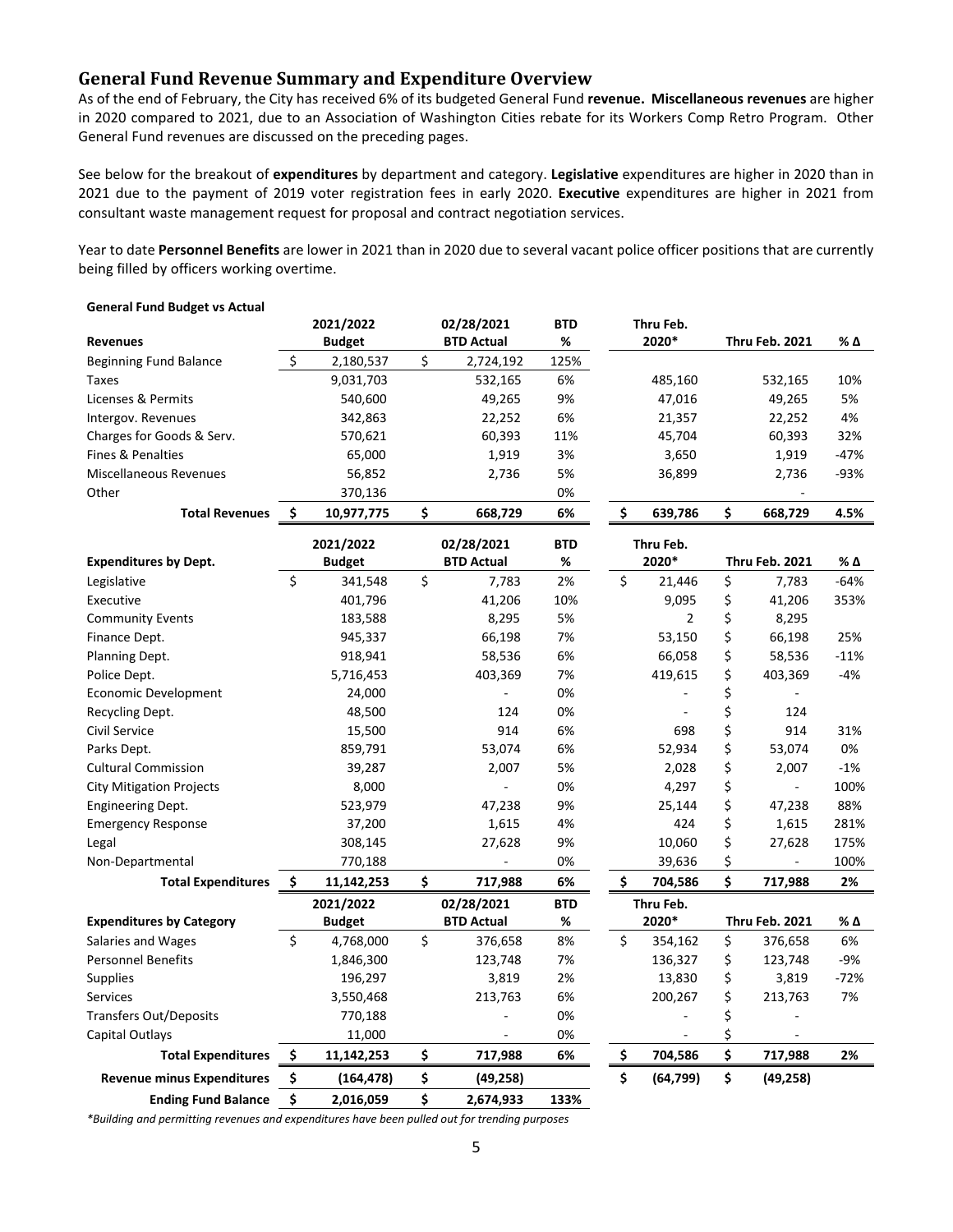# **Building and Permitting Fund Revenue Summary and Expenditure Overview**

As noted previously, the Building and Permitting Fund is new to the 2021/2022 biennium, so 2020 building and permitting revenue and expenditures have been pulled out of the General Fund and the Deposit Fund (a non-budgeted fund) for trending purposes.

The City issued four new housing permits in February 2021, compared to 11 in February 2020. In total, 23 new housing permits have been issued in 2021, compared to 11 for the same period in 2020.

| <b>Building and Permitting Fund Budget vs Actual</b> |                           |               |            |                   |                  |     |           |           |           |         |  |
|------------------------------------------------------|---------------------------|---------------|------------|-------------------|------------------|-----|-----------|-----------|-----------|---------|--|
|                                                      |                           | 2021/2022     |            | 02/28/2021        |                  |     | Thru Feb. |           | Thru Feb. |         |  |
| <b>Revenues</b>                                      |                           | <b>Budget</b> |            | <b>BTD Actual</b> | BTD <sub>%</sub> |     | 2020*     |           | 2021      | % Δ     |  |
| Beginning Fund Balance                               | $\boldsymbol{\mathsf{S}}$ | 615,435       | \$         | 1,171,216         | 190%             |     |           |           |           |         |  |
| <b>Building Permit Fees</b>                          | \$                        | 825,643       | \$         | 82,219            | 10%              | Ś.  | 50,630    | \$        | 82,219    | 62%     |  |
| Admin Fee-School/Rd/Park Imp                         |                           | 11,245        |            | 1,235             | 11%              |     | 715       |           | 1,235     | 73%     |  |
| Bldg. Inspection Fees                                |                           | 8,500         |            | 171               | 2%               |     | 417       |           | 171       | $-59%$  |  |
| Plan Check Fees                                      |                           | 537,551       |            | 41,460            | 8%               |     | 26,824    |           | 41,460    | 55%     |  |
| Plan Check - Consultant Review                       |                           |               |            | 1,950             |                  |     |           |           | 1,950     |         |  |
| Fire Plan Review & Inspections                       |                           | 69,500        |            |                   | 0%               |     | 357       |           |           | $-100%$ |  |
| School Impact Fees**                                 |                           | 2,422,000     |            | 177,607           | 7%               |     | 56,049    |           | 177,607   | 217%    |  |
| Interest on Investments                              |                           |               |            | 738               |                  |     |           |           | 738       |         |  |
| Miscellaneous Revenue                                |                           |               |            |                   |                  |     |           |           |           |         |  |
| Total Revenues \$                                    |                           | 3,874,438     | \$         | 305,380           | 8%               |     | \$134,992 | \$        | 305,380   | 126.2%  |  |
|                                                      |                           | 2021/2022     | 02/28/2021 |                   |                  |     | Thru Feb. | Thru Feb. |           |         |  |
| <b>Expenditures by Category</b>                      |                           | <b>Budget</b> |            | <b>BTD Actual</b> | BTD <sub>%</sub> |     | 2020*     |           | 2021      | % Δ     |  |
| Salaries and Wages                                   | Ś.                        | 563,000       | \$         | 42,979            | 8%               |     | \$35,990  | \$        | 42,979    | 19%     |  |
| <b>Personnel Benefits</b>                            |                           | 247,000       |            | 18,020            | 7%               |     | 15,655    | \$        | 18,020    | 15%     |  |
| Supplies                                             |                           | 10,586        |            | 1,471             | 14%              |     | 362       | \$        | 1,471     | 307%    |  |
| Services                                             |                           | 317,923       |            | 14,294            | 4%               |     | 15,655    | \$        | 14,294    | $-9%$   |  |
| School Impact Fee Distribution**                     |                           | 2,422,000     |            | 136,358           | 6%               |     |           | \$        | 136,358   |         |  |
| <b>Transfers Out/Deposits</b>                        |                           | 48,886        |            |                   | 0%               |     |           |           |           |         |  |
| Capital Outlays                                      |                           | 33,000        |            |                   | 0%               |     |           | \$        |           |         |  |
| Total Expenditures \$                                |                           | 3,642,395     | \$         | 213,122           | 6%               | \$. | 67,662    | \$        | 213,122   | 215%    |  |
| Revenue minus Expenditures \$                        |                           | 232,043       | \$         | 92,259            |                  |     | \$67,330  | \$        | 92,259    |         |  |
| Ending Fund Balance \$                               |                           | 847,478       | \$         | 1,263,474         | 149%             |     |           |           |           |         |  |

*\*Building and permitting revenues and expenditures have been pulled out the General Fund for trending purposes*

*\*\* 2020 School Impact Fees were reported in the 633 Deposit Fund in 2020 and have been pulled out and are being reported for trending purposes*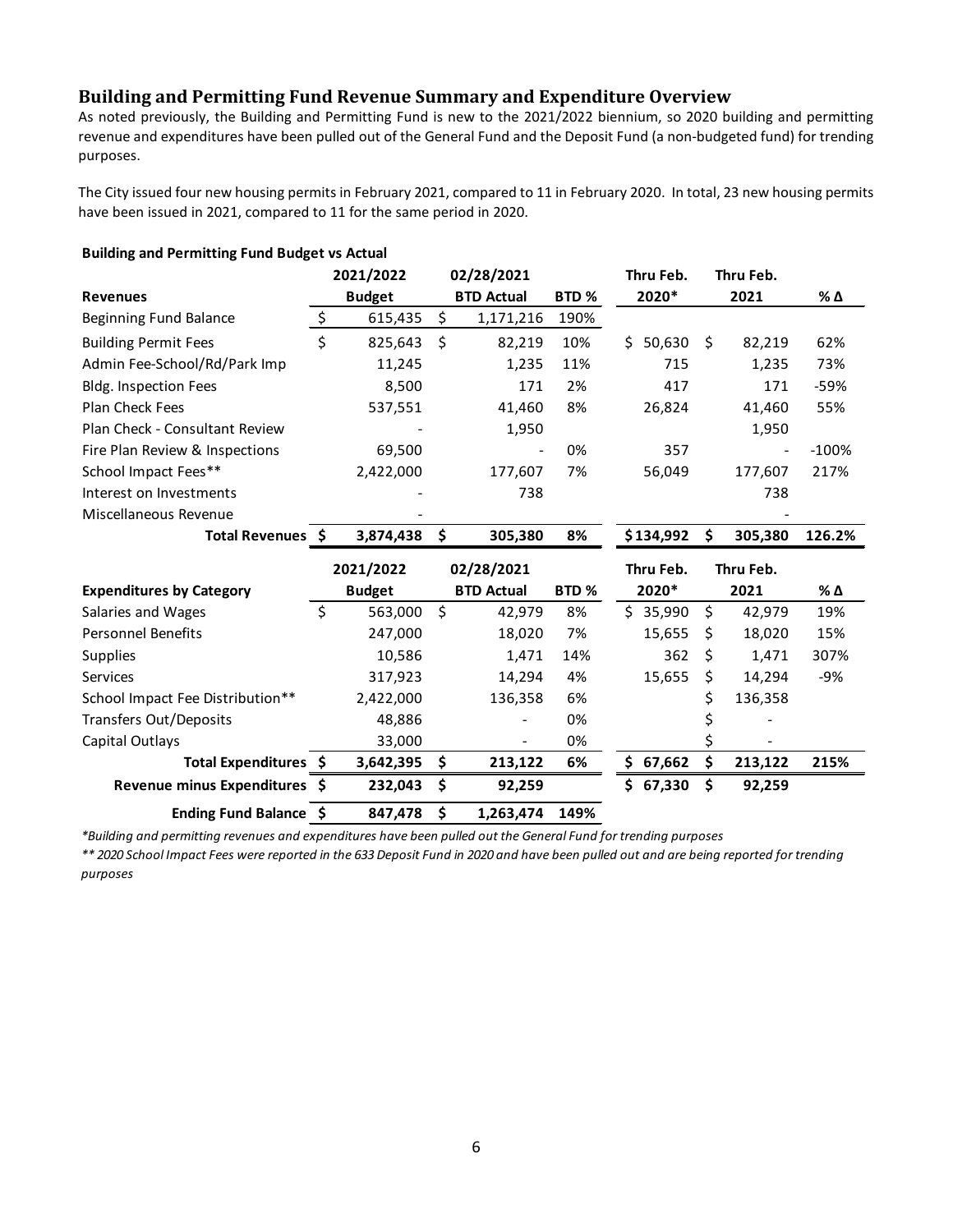## **Capital Funds**

The City received \$29,495 in **Real Estate Excise Tax (REET)** in February from the sale of ten units. This is lower than the average of the prior six years of 20.16 units, as the area is still experiencing a lack of housing inventory. The average sales price of a unit sold in February 2020 was \$616,357 the average sales price of a unit sold in February 2021 was slightly lower at \$595,851.



Although the City issued four single/multi-family building permits in February, no **Street Impact Fees or Park Impact Fees** were collected due to credits for developer improvements.



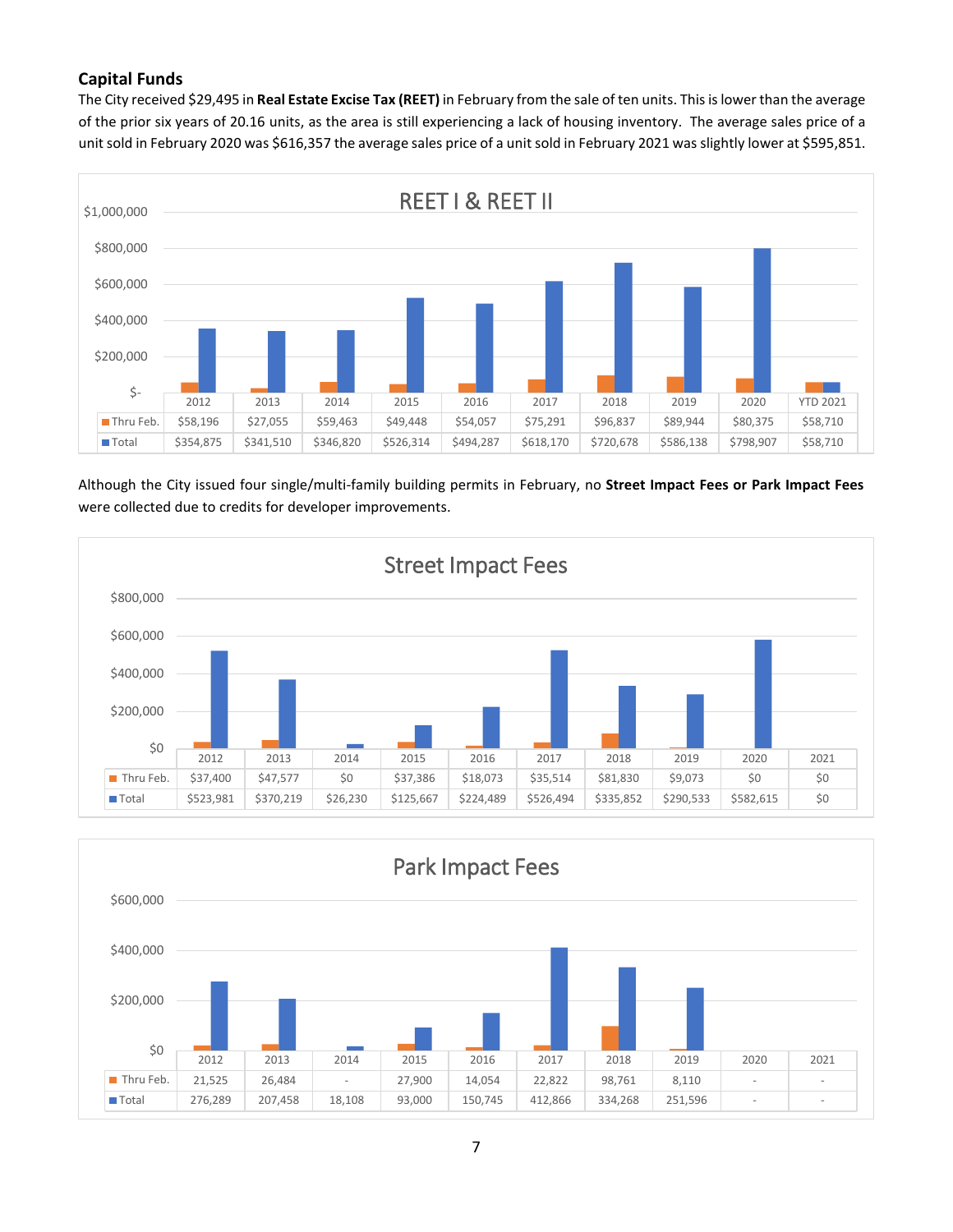## **Utility Funds**

**Revenue** from utility billing is reported on an accrual basis until the year end, when an adjusting entry is made to remove revenue that has been billed in December but will be received in January. As a result, revenues at the beginning of the year trend higher than other months.

Year to date **Water Fund expenditures** are higher in 2021 than in 2020 due to the timing of City of Seattle water purchases and utility tax payments. Year to date **Storm Drainage** expenditures are higher in 2021 due to the timing of utility tax payments and a change in the way the City's annual insurance payment is allocated to departments.

### **Utility Fund Budget to Actual Revenues and Expenditures**

|                            | 2021/2022     |           |                  | %         | Thru Feb. | Thru Feb. |            |
|----------------------------|---------------|-----------|------------------|-----------|-----------|-----------|------------|
|                            | <b>Budget</b> | Actual    | <b>Remaining</b> | Collected | 2020      | 2021      | $% \Delta$ |
| <b>Water Fund</b>          |               |           |                  |           |           |           |            |
| Revenue                    | \$4,604,153   | \$480,404 | \$4,123,749      | 10.4%     | \$465,633 | \$480,404 | 3%         |
| Expenditures               | \$5,032,021   | \$273,425 | \$4,758,597      | 5.4%      | \$218,712 | \$273,425 | 25%        |
| <b>Sewer Fund</b>          |               |           |                  |           |           |           |            |
| Revenue                    | \$5,556,604   | \$690.982 | \$4,865,622      | 12.4%     | \$654,286 | \$690,982 | 6%         |
| Expenditures               | \$4,361,725   | \$308.019 | \$4,053,706      | 7.1%      | \$311,677 | \$308.019 | $-1%$      |
| <b>Storm Drainage Fund</b> |               |           |                  |           |           |           |            |
| Revenue                    | \$1,777,423   | \$220,583 | \$1,556,839      | 12.4%     | \$204,138 | \$220,583 | 8%         |
| Expenditures               | \$1,912,172   | \$123,260 | \$1,788,912      | 6.4%      | \$100,651 | \$123,260 | 22%        |

## **Utility Past Due**

On March 18, 2020, Governor Inslee called on all public utilities to suspend water shut offs and to waive late fees on utilities until the end of COVID-19 State of Emergency or 11:59 PM on July 28, 2020, whichever occurs first. The Governor's Office is working on guidance for utilities to develop COVID-19 customer support programs once the suspension is lifted.

Below is a table that shows effects of the suspension on past due utility accounts as of February 28, 2021, compared to the end of February of 2019 and 2020.

|      | 60 to 90 Days Past Due |                 | 90 to 120 Days Past Due |                 | Over 120 Days Past Due |                 |  |  |
|------|------------------------|-----------------|-------------------------|-----------------|------------------------|-----------------|--|--|
|      |                        | # of            |                         | # of            | # of                   |                 |  |  |
|      | <b>Total Amount</b>    | <b>Accounts</b> | <b>Total Amount</b>     | <b>Accounts</b> | <b>Total Amount</b>    | <b>Accounts</b> |  |  |
| 2019 | \$1,342                | 34              | \$171                   | 4               | \$760                  |                 |  |  |
| 2020 | \$579                  | 25              | \$267                   | 13              | \$6,260                | 14              |  |  |
| 2021 | \$16,009               | 134             | \$10,636                | 91              | \$28,748               | 67              |  |  |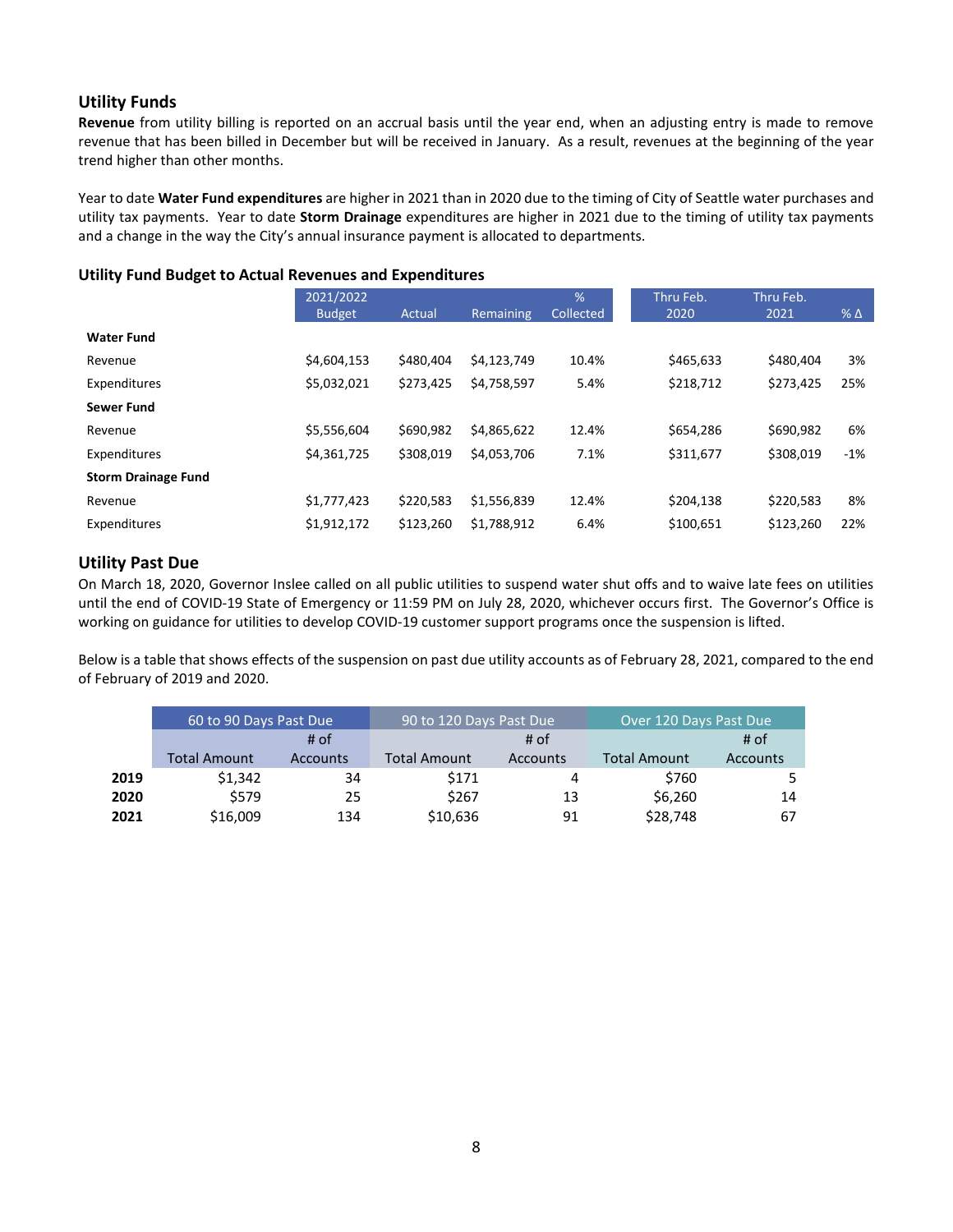# **Ending Fund Balance**

At the end of February 2021, the City had an ending fund balance of \$26,399,235, an increase of \$1,095,797 over its beginning fund balance.

# **CITY OF DUVALL 2021-2022 REVENUE AND EXPENDITURE SUMMARY**

**Biennium to Date as of February 28, 2021**

|      |                                        | <b>Actual Beginning</b> |                        |                     |                     |                                 |           |                          |
|------|----------------------------------------|-------------------------|------------------------|---------------------|---------------------|---------------------------------|-----------|--------------------------|
| Fund | <b>Description</b>                     | <b>Fund Balance</b>     | <b>Revenues</b>        | <b>Expenditures</b> | <b>Fund Balance</b> | <b>Net Change</b>               |           |                          |
| 001  | <b>General Fund</b>                    | \$<br>$2,724,192$ \$    | 668,729                | \$<br>717,988 \$    | 2,674,933           | $\ddot{\varsigma}$<br>(49, 258) | (48, 946) | <b>General Fund</b>      |
| 002  | <b>Contingency Fund</b>                | 553,937                 | 312                    |                     | 554,249             | 312                             |           |                          |
| 101  | <b>Street Fund</b>                     | 194,277                 | 27,649                 | 70,659              | 151,267             | (43, 011)                       |           |                          |
| 102  | <b>Transportation Benefit District</b> | 174,891                 | 59,960                 |                     | 234,851             | 59,960                          |           | <b>Special Revenue</b>   |
| 104  | <b>Building and Permitting Fund</b>    | 1,171,216               | 305,380                | 213,122             | 1,263,474           | 92,259                          | 97,112    | <b>Funds</b>             |
| 106  | <b>Big Rock Ball Park Maintenance</b>  | 125,572                 | 3,873                  | 15,992              | 113,454             | (12, 119)                       |           |                          |
| 107  | <b>Sensitive Areas Mitigation Fund</b> | 40,593                  | 23                     |                     | 40,615              | 23                              |           |                          |
| 206  | 2016 LTGO - Main St Debt Svc           | 21,501                  |                        |                     | 21,501              | $\overline{\phantom{a}}$        |           | Debt Svc Fund            |
| 303  | <b>Facilities CIP Fund</b>             |                         |                        |                     |                     |                                 |           |                          |
| 304  | <b>Real Estate Excise Tax Fund 1</b>   | 1,523,820               | 30,227                 |                     | 1,554,047           | 30,227                          |           |                          |
| 305  | <b>Real Estate Excise Tax Fund 2</b>   | 1,356,702               | 30,133                 |                     | 1,386,835           | 30,133                          | 41,908    | <b>Capital Project</b>   |
| 306  | <b>Main Street Improvement</b>         | 545,051                 | 307                    | 714                 | 544,643             | (407)                           |           | <b>Funds</b>             |
| 307  | <b>Street CIP Fund</b>                 | 1,444,492               | 814                    | 14,059              | 1,431,247           | (13, 245)                       |           |                          |
| 308  | <b>Parks CIP Fund</b>                  | 912,789                 | 512                    | 5,311               | 907,989             | (4, 799)                        |           |                          |
| 401  | <b>Water Fund</b>                      | 3,542,261               | 480,404                | 273,425             | 3,749,241           | 206,980                         |           |                          |
| 402  | <b>Sewer Fund</b>                      | 3,498,528               | 690,982                | 308,019             | 3,881,491           | 382,962                         |           |                          |
| 404  | <b>Storm Drainage Fund</b>             | 958,755                 | 220,583                | 123,260             | 1,056,078           | 97,323                          | 1,047,044 | <b>Proprietary Funds</b> |
| 407  | <b>Water CIP Fund</b>                  | 2,547,828               | 160,699                | 32,053              | 2,676,473           | 128,646                         |           |                          |
| 408  | <b>Sewer CIP Fund</b>                  | 2,464,299               | 224,828                | 18,070              | 2,671,057           | 206,758                         |           |                          |
| 409  | <b>Storm Drainage CIP Fund</b>         | 570,895                 | 26,707                 | 2,332               | 595,271             | 24,375                          |           |                          |
| 501  | <b>Equipment Fund</b>                  | 400,287                 | 3,430                  | 9,579               | 394,138             | (6, 149)                        |           | <b>Internal Service</b>  |
| 502  | <b>IT Fund</b>                         | 227,917                 | 127                    | 3,069               | 224,975             | (2, 941)                        | (41, 321) | <b>Funds</b>             |
| 503  | <b>Building Maintenance Fund</b>       | 151,394                 | 73                     | 32,304              | 119,163             | (32,231)                        |           |                          |
|      | <b>TOTAL</b>                           | Ŝ.<br>25,151,195 \$     | 2,935,752              | 1,839,956 \$        | 26,246,992 \$       | 1,095,797                       |           |                          |
|      |                                        |                         |                        |                     |                     |                                 |           |                          |
|      |                                        |                         | \$<br>$28,086,947 = $$ | 28,086,947          |                     |                                 |           |                          |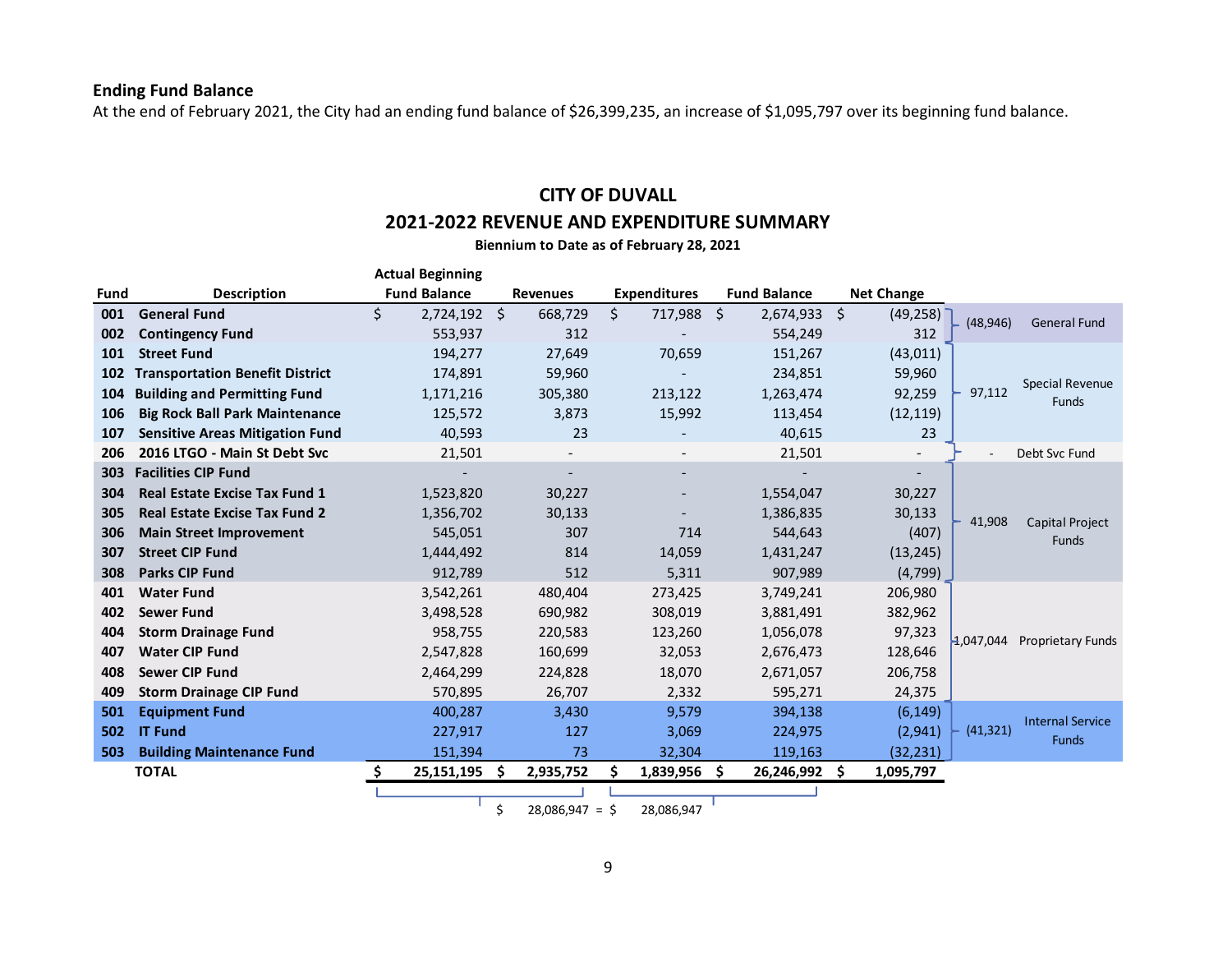#### **Revenues**

As of the end of February 2021, approximately 7% of budgeted 2021/2022 biennial revenues had been collected. Significant increases over the prior year in the **Building and Permitting Fund** and the **Water, Sewer and Storm Drainage CIP** funds are due to the variance of 11 new housing permits issued year to date in 2020 vs. the 23 issued in 2021.

# **CITY OF DUVALL 2021-2022 BUDGET vs ACTUAL - REVENUES**

| Biennium to Date as of February 28, 2021 |                                        |                     |                   |                   |                  |               |                |          |           |
|------------------------------------------|----------------------------------------|---------------------|-------------------|-------------------|------------------|---------------|----------------|----------|-----------|
|                                          |                                        | 2021/2022           |                   | <b>BTD</b>        | BTD <sub>%</sub> | Thru Feb.     | Thru Feb.      |          |           |
| Fund                                     | <b>Description</b>                     | <b>Budget</b>       | <b>BTD Actual</b> | <b>Difference</b> | <b>Collected</b> | 2020*         | 2021           | % Δ      | \$Δ       |
| 001                                      | <b>General Fund</b>                    | \$10,977,775        | \$<br>668,729     | Ś.<br>10,309,045  | 6%               | \$<br>639,786 | -\$<br>668,729 | 5% \$    | 28,943    |
| 002                                      | <b>Contingency Fund</b>                | 2,657               | 312               | 2,345             | 12%              | 1,864         | 312            | $-83%$   | (1, 552)  |
| 101                                      | <b>Street Fund</b>                     | 1,072,537           | 27,649            | 1,044,888         | 3%               | 50,034        | 27,649         | -45%     | (22, 385) |
| 102                                      | <b>Transportation Benefit District</b> | 808,977             | 59,960            | 749,017           | 7%               |               | 59,960         |          | 59,960    |
| 104                                      | <b>Building and Permitting Fund</b>    | 3,874,438           | 305,380           | 3,569,058         |                  | 134,992       | 305,380        | 126%     | 170,388   |
| 106                                      | <b>Big Rock Ball Park Maintenance</b>  | 372,608             | 3,873             | 368,735           | 1%               | 7,664         | 3,873          | -49%     | (3,791)   |
| 107                                      | <b>Sensitive Areas Mitigation Fund</b> | 292                 | 23                | 269               | 8%               | 205           | 23             | $-89%$   | (182)     |
| 206                                      | 2016 LTGO - Main St Debt Svc           | 974,914             |                   | 974,914           | 0%               |               |                |          |           |
| 303                                      | <b>Facilities CIP Fund</b>             | 870,000             |                   | 870,000           |                  |               |                |          |           |
| 304                                      | <b>Real Estate Excise Tax Fund 1</b>   | 791,423             | 30,227            | 761,196           | 4%               | 46,586        | 30,227         | $-35%$   | (16, 359) |
| 305                                      | <b>Real Estate Excise Tax Fund 2</b>   | 790,035             | 30,133            | 759,902           | 4%               | 45,612        | 30,133         | $-34%$   | (15, 479) |
| 306                                      | <b>Main Street Improvement</b>         | 8,395               | 307               | 8,088             | 4%               | 5,892         | 307            | $-95%$   | (5,585)   |
| 307                                      | <b>Street CIP Fund</b>                 | 1,775,532           | 814               | 1,774,718         | 0%               | 17,130        | 814            | $-95%$   | (16, 316) |
| 308                                      | Parks CIP Fund                         | 606,851             | 512               | 606,339           | 0%               | 5,158         | 512            | $-90%$   | (4, 646)  |
| 401                                      | <b>Water Fund</b>                      | 4,604,153           | 480,404           | 4,123,749         | 10%              | 465,633       | 480,404        | 3%       | 14,771    |
| 402                                      | <b>Sewer Fund</b>                      | 5,556,604           | 690,982           | 4,865,622         | 12%              | 654,286       | 690,982        | 6%       | 36,696    |
| 404                                      | <b>Storm Drainage Fund</b>             | 1,777,423           | 220,583           | 1,556,839         | 12%              | 204,138       | 220,583        | 8%       | 16,445    |
| 407                                      | <b>Water CIP Fund</b>                  | 1,986,356           | 160,699           | 1,825,657         | 8%               | 116,263       | 160,699        | 38%      | 44,436    |
| 408                                      | <b>Sewer CIP Fund</b>                  | 2,131,361           | 224,828           | 1,906,532         | 11%              | 133,433       | 224,828        | 68%      | 91,396    |
| 409                                      | <b>Storm Drainage CIP Fund</b>         | 332,311             | 26,707            | 305,604           | 8%               | 16,896        | 26,707         | 58%      | 9,811     |
| 501                                      | <b>Equipment Fund</b>                  | 702,108             | 3,430             | 698,678           | 0%               | 3,287         | 3,430          | 4%       | 143       |
| 502                                      | <b>IT Fund</b>                         | 923,238             | 127               | 923,110           | 0%               | 1,043         | 127            | -88%     | (915)     |
| 503                                      | <b>Building Maintenance Fund</b>       | 236,478             | 73                | 236,405           | 0%               | 773           | 73             | $-91%$   | (699)     |
|                                          |                                        | TOTAL \$ 41,176,465 | 2,935,752<br>Ŝ.   | Ŝ<br>38,240,712   | 7%               | \$2,550,674   | \$2,935,752    | $15%$ \$ | 385,078   |

*\*Building and permitting revenues have been pulled out of the General Fund and are shown in the new Building and Permitting Fund for trending purposes.* 

*Revenue from School Impact fees, which is now reported in the Building and Permit Fund, has been pulled out of the Deposit Fund for 2020 and shown for trending purposes.*